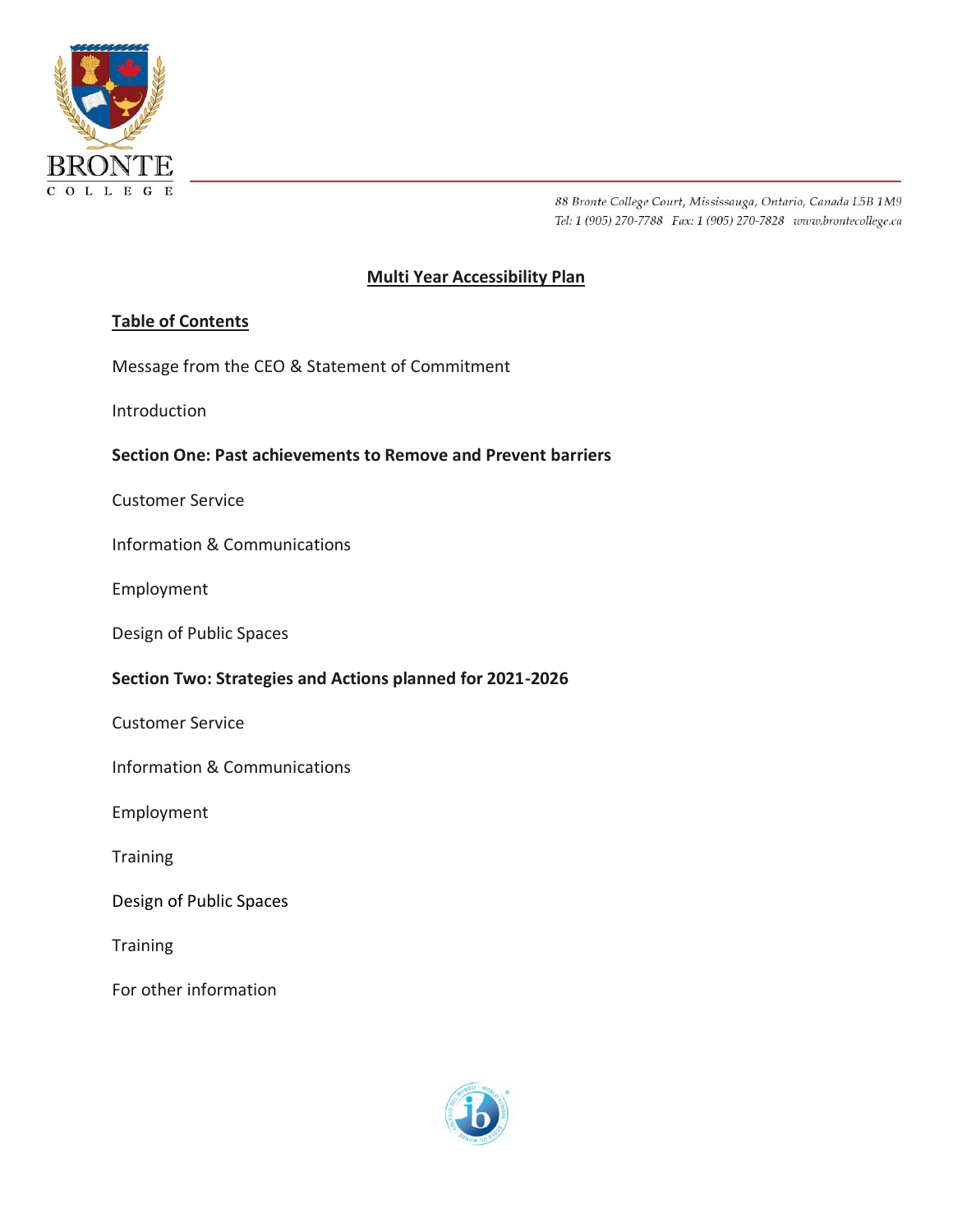

# **Message from the CEO**

Bronte College strives to creating and maintaining an accessible environment for all staff members, students, parents, and visitors and to meeting the objectives and requirements outlined in the Accessibility for Ontarians with Disabilities Act, 2005.

We believe in ensuring equal opportunity for all and provide our services to people with disabilities with the same high quality and timeliness as to others.

Our new multi-year accessibility Plan 2021-2025 outlines how we have removed accessibility barriers and talks about our next steps in continuing to do so.

Our accessibility policy and plan are available on our website and can be provided in an accessible format, upon request.

Li Chia

Managing Director

# **Statement of Commitment**

Bronte College is committed to ensuring equal access and participation for people with disabilities. We are committed to treating people with disabilities in a way that allows them to maintain their dignity and independence.

We believe in integration, and we are committed to meeting the needs of people with disabilities in a timely manner. We will do so by removing and preventing barriers to accessibility and by meeting our accessibility requirements under Ontario's accessibility laws.

# **Introduction**

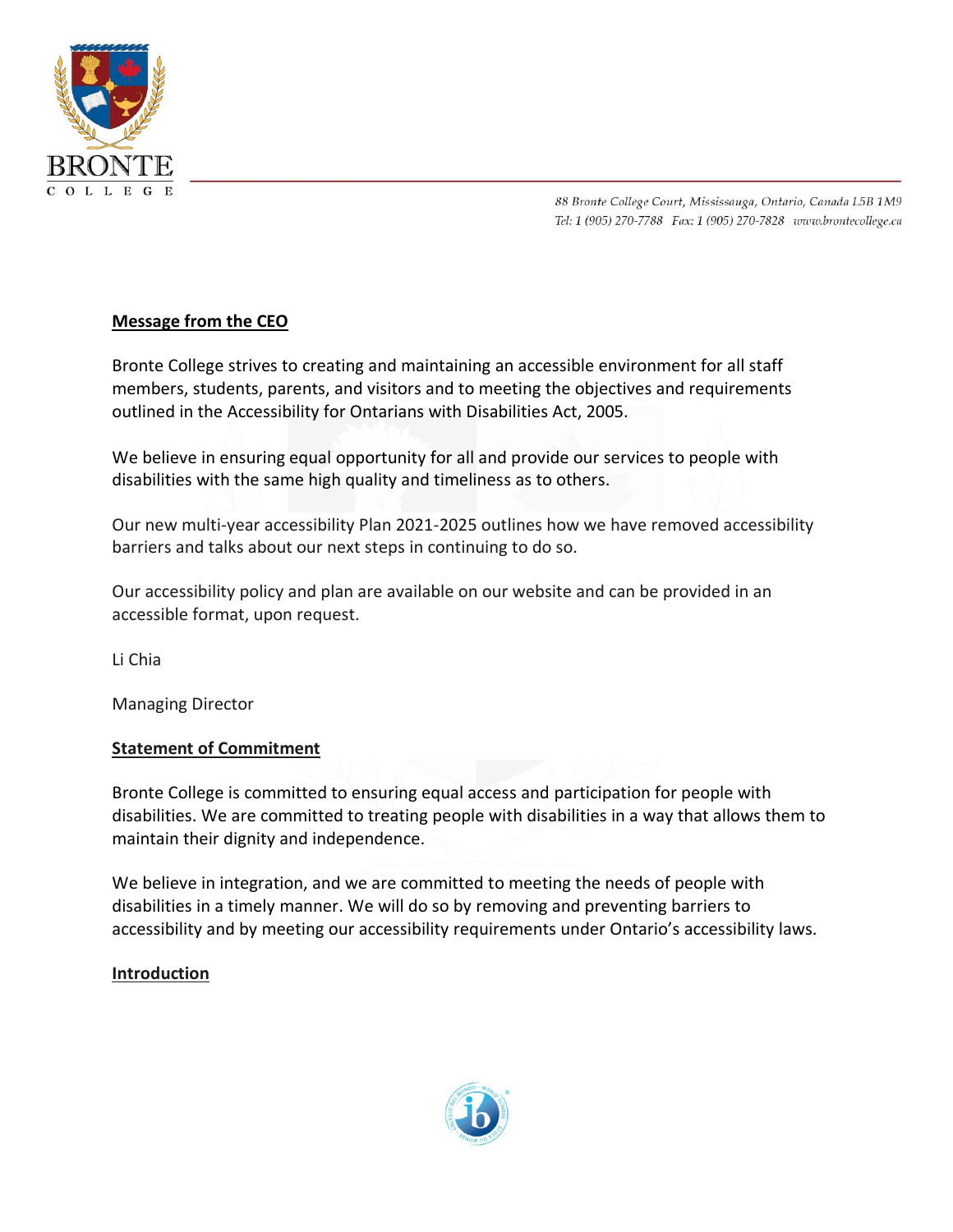

Bronte College strives to meet the needs of its employees and customers with disabilities and is working hard to remove and prevent barriers to accessibility.

We are committed to fulfilling our requirements under the Accessibility for Ontarians with Disabilities Act. This accessibility plan outlines the steps Bronte College is taking to meet those requirements and to improve opportunities for people with disabilities.

Our plan shows how Bronte College will play its role in making Ontario an accessible province for all Ontarians.

# **Section One: Past Achievements to Remove and Prevent Barriers**

This section includes a summary of the accessibility initiatives Bronte College has completed.

# **Customer Service**

- We remain in compliance with the Customer Service Standard.
- We have not received any complaints till date about Accessibility but have a process in place to address it within 7-14 business days.
- Customers willing to provide feedback have the option to do so in various ways such as email, telephone, in-person etc.
- Our Customer Service Plan and Policy are posted on our website and will be available in accessible formats, upon request.
- We have been training all our existing and new staff on the Customer Service standard.
- Bronte College has a detailed Customer Service plan that
	- o Considers a person's disability when communicating with them
	- $\circ$  Allows assistive devices in the workplace, like wheelchairs, walkers, and oxygen tanks
	- o Allows service animals
	- o Welcomes support persons
	- o Lets customers know when accessible services aren't available
	- o Welcomes customers to provide feedback

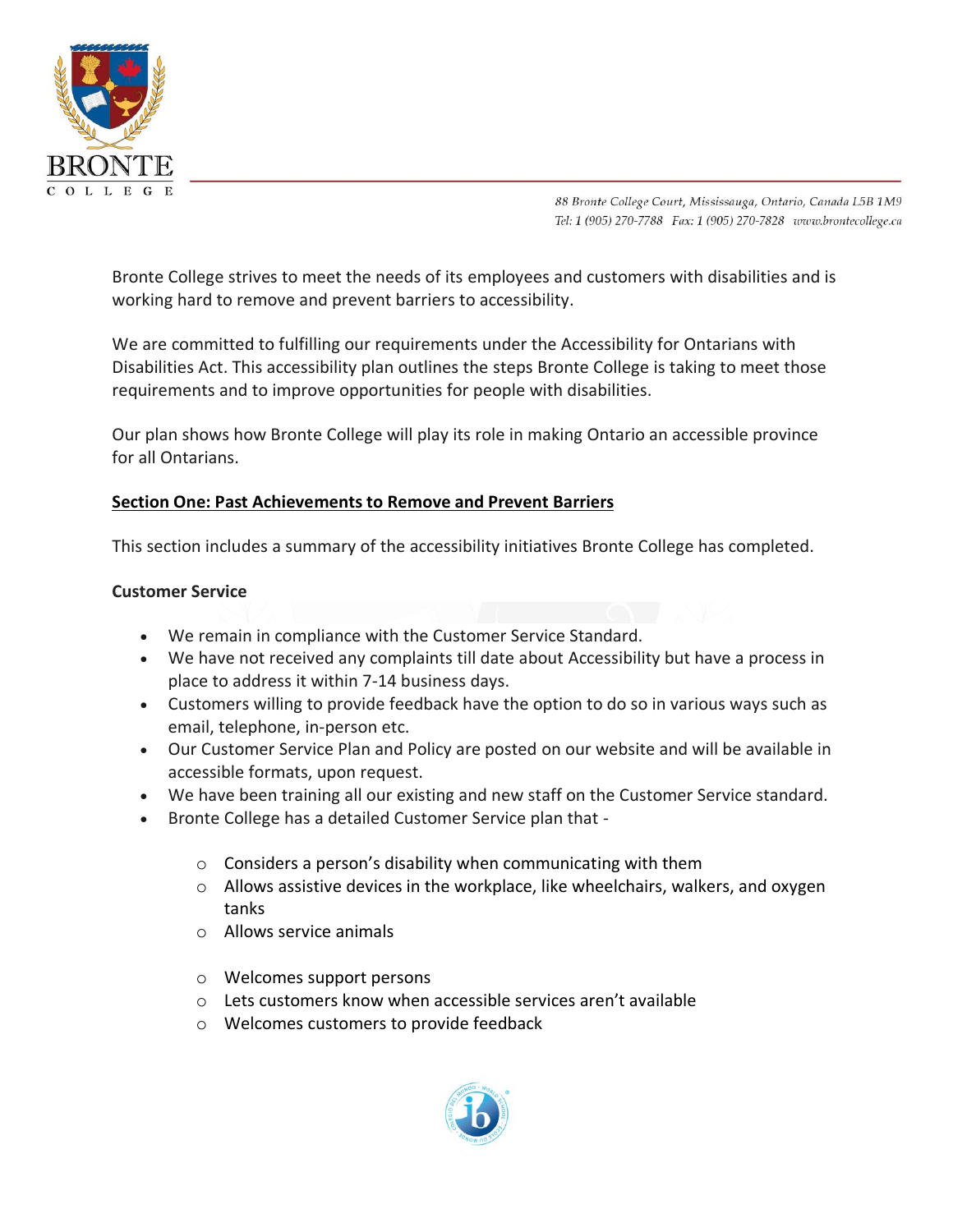

#### **Information and Communications**

Bronte College is committed to meeting the communication needs of people with disabilities. We will consult with people with disabilities to determine their information and communication needs.

- Bronte College is in compliance with WCAG 2.0 Level AA
- Our website has been revamped in order to be more accessible and in line with the requirements of Web Content Accessibility Guidelines 2.0 Level AA. We are complaint with the below mentioned Level AA guidelines –
	- Distinguishable Content
	- $\Diamond$  Navigable Content
	- ♦ Readable Text Content
	- $\Diamond$  Predictable Web Pages
	- $\Diamond$  Input Assistant
- We have created a robust feedback process which allows customers to provide feedback in various ways. This process is posted on our website and will be made available in accessible formats, upon request.
- We have provisions to provide accessible formats and communication supports to people with disabilities (upon request) at no extra cost and in a timely manner.
- We also have a process in place to provide emergency procedures and safety information in accessible formats to people with disabilities upon request.
- Bronte College Accessibility Policy, Customer Service Plan, Feedback process, and Multi Year plan have been posted on the website.

### **Employment**

Bronte College is committed to fair and accessible employment practices. We have taken the following steps to notify the public and staff that, when requested, Bronte College will accommodate people with disabilities during the recruitment and assessment processes and when people are hired:

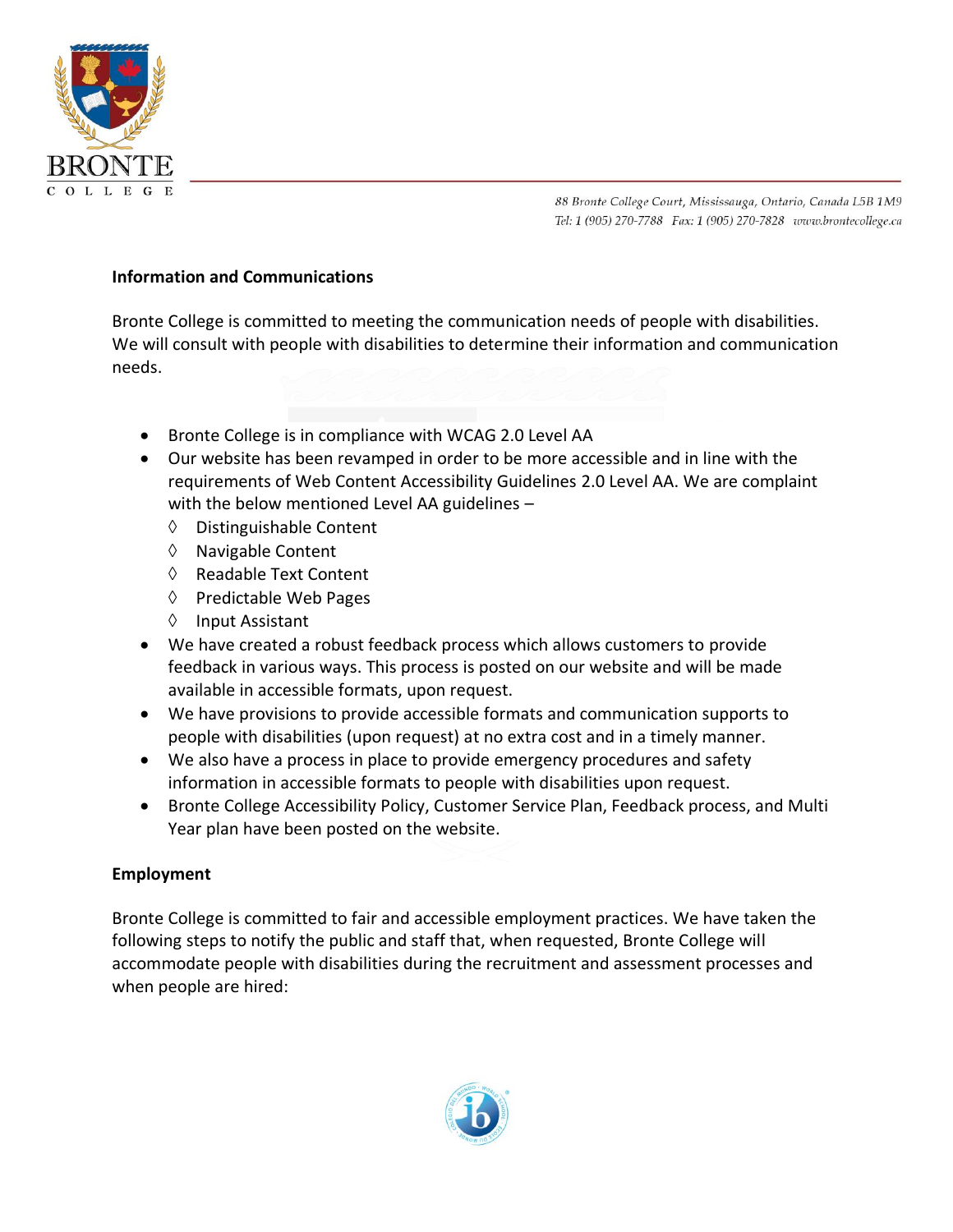

- We inform all applicants about our accommodation process during the Hiring & Selection process.
- Work with job applicants who require accommodation and make adjustments to best suit their needs.
- We have created a Return-to-Work process for employees absent from work due to a disability. This includes working with the concerned staff member to understand their needs and work around it as much as possible.
- We have also created Individual Accommodation plan and process. This includes recognizing and discussing the needs, making, and implementing the plan and continuously monitoring the same.
- We are committed to integrate the needs of individuals with disabilities into the performance assessment process, and addressing any accommodations that need to be made
- We maintain flexible work arrangements, which allows employees to work from home as appropriate.
- There is a process in place to ensure all our existing and new staff undergoes training on Accessibility for Ontarians Disability act and Human Rights Code.
- We inform all staff members of any changes in the policy.

# **Design of Public Spaces**

Bronte College will meet the Accessibility Standards for the Design of Public Spaces when building or making major modifications to public spaces.

Bronte College has addressed various accessibility barriers by:

- Providing barrier-free accessible washrooms, equipped with grab bars, for people with disabilities.
- Displaying Braille signage for the accessible washrooms.
- Providing accessible parking spaces for people with disabilities.
- Providing automatic door openers.
- Providing an accessible elevator.

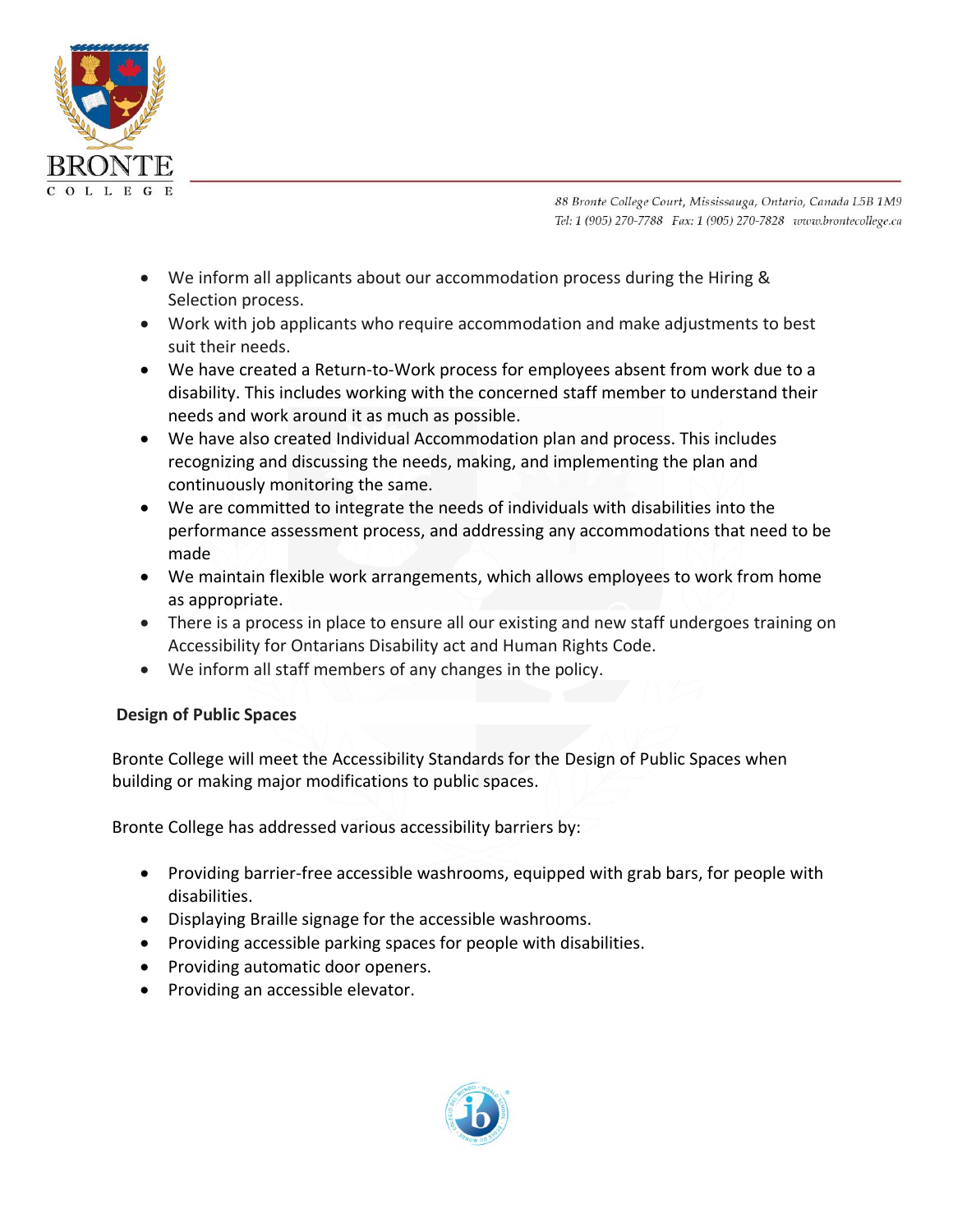

In the event of a service disruption, we will notify the public of the service disruption and alternatives available.

# **Section Two: Strategies and Actions**

### **Customer Service**

Bronte College is committed to providing accessible customer service to people with disabilities. This means that we will provide goods and services to people with disabilities with the same high quality and timeliness as others.

### Timeline - Ongoing

- We will keep in Compliance with the Customer Service Standard.
- Bronte College will provide goods or services in a manner that respects the dignity and independence of persons with disabilities.
- If a person with a disability is accompanied by a guide dog or other service animal or support person, Bronte College shall ensure that the person is permitted to enter the premises with the animal or the support person, unless the animal is otherwise excluded by law from the premises.
- Bronte College shall always provide notice of disruption of goods or service in a timely manner and list the alternatives available.
- Bronte College will ensure that all staff members existing, new, volunteers receive training about the provision of our goods, services, to persons with disabilities. New staff members will be trained within 90 days of their joining.
- Bronte College will also provide training on an ongoing basis in respect of any changes to the policies within 90 days of any changes.

### **Information and Communications**

Bronte College is committed to making our information and communications accessible to people with disabilities.

Timeline: Ongoing

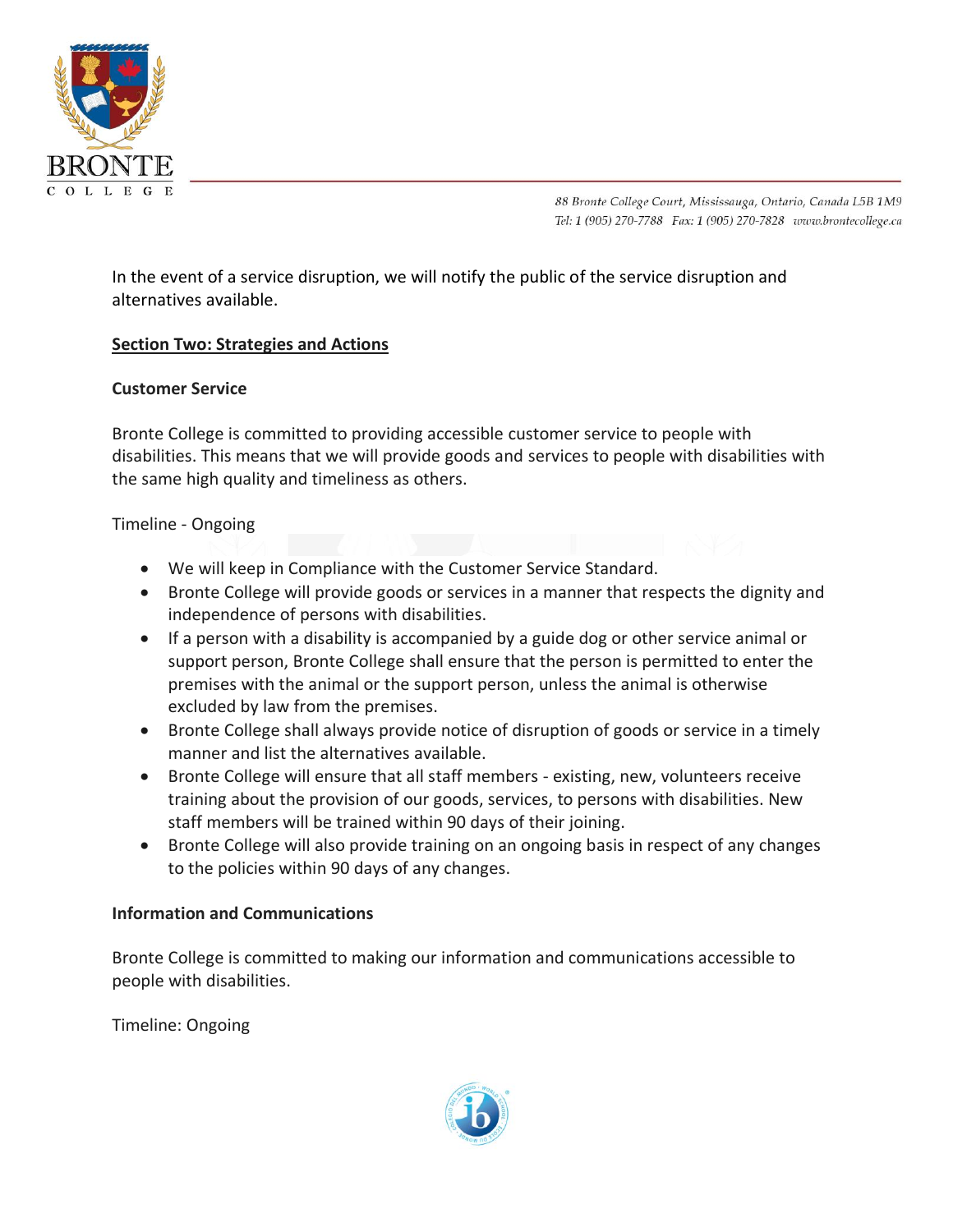

- Bronte College will continue (upon request) to provide accessible formats and communication supports for persons with disabilities in a timely manner and at no extra cost.
- If Bronte College prepares additional emergency procedures, plans or public safety information and makes the information available to the public, it shall provide the information in an accessible format or with appropriate communication supports, as soon as practicable, upon request.
- Bronte College will ensure that the feedback processes are accessible to persons with disabilities by providing accessible formats and communications supports, upon request and will also notify the public about the availability of accessible formats and communications supports with respect to the feedback process.
- We will keep our website updated in accordance with the WCAG 2.0 Level AA.

# **Employment**

Bronte College is committed to fair and accessible employment practices.

Timeline: Ongoing

- Bronte College will continue to notify its employees and the public about the availability of accommodation for applicants with disabilities in its recruitment processes.
- If any selected applicant requests an accommodation, Bronte College will consult with them and provide for the provision of a suitable accommodation in a manner that considers their accessibility needs due to disability.
- We will continue to notify successful applicant of our policies for accommodating employees with disabilities.
- We will also continue to provide updated information to our employees whenever there is a change to existing policies on the provision of job accommodations that take into account an employee's accessibility needs due to disability.
- Bronte College will keep its Individual accommodation plan process and return to work process updated as required by the Act.
- Bronte College shall always review the individualized workplace emergency response information in case of -

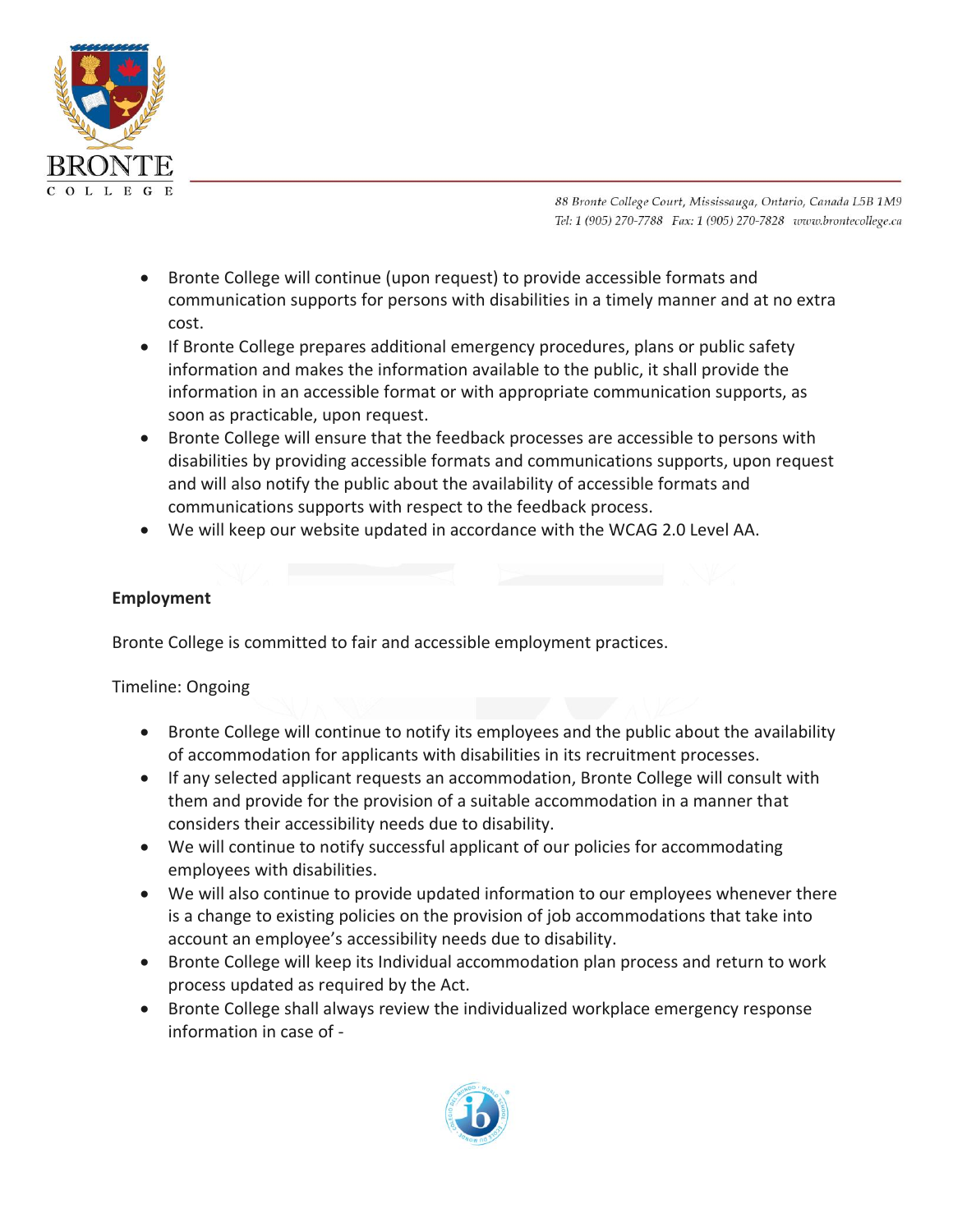

- (a) when the employee moves to a different location in the organization.
- (b) when the employee's overall accommodations needs are reviewed.
- (c) when the employer reviews its general emergency response policies.

# **Training**

Bronte College is committed to providing training in the requirements of Ontario's accessibility laws and the Ontario Human Rights Code as it applies to people with disabilities.

- All new staff is trained on the AODA Training within 90 days of their joining
- All existing staff have to complete the AODA Training on an annual basis.

# **Design of Public Spaces**

Bronte College will meet accessibility laws when building or making major changes to public spaces.

Public spaces include:

- Recreational trails/beach access routes
- Outdoor public eating areas like rest stops or picnic areas
- Outdoor play spaces, like sidewalks, ramps, stairs, curb ramps, rest areas and accessible pedestrian signals
- Accessible off-street parking
- Service-related elements like service counters, fixed queuing lines and waiting areas

If applicable, list initiatives your organization is planning and specify the timeframe for each.

### **For More Information**

For more information on this accessibility plan, please contact: